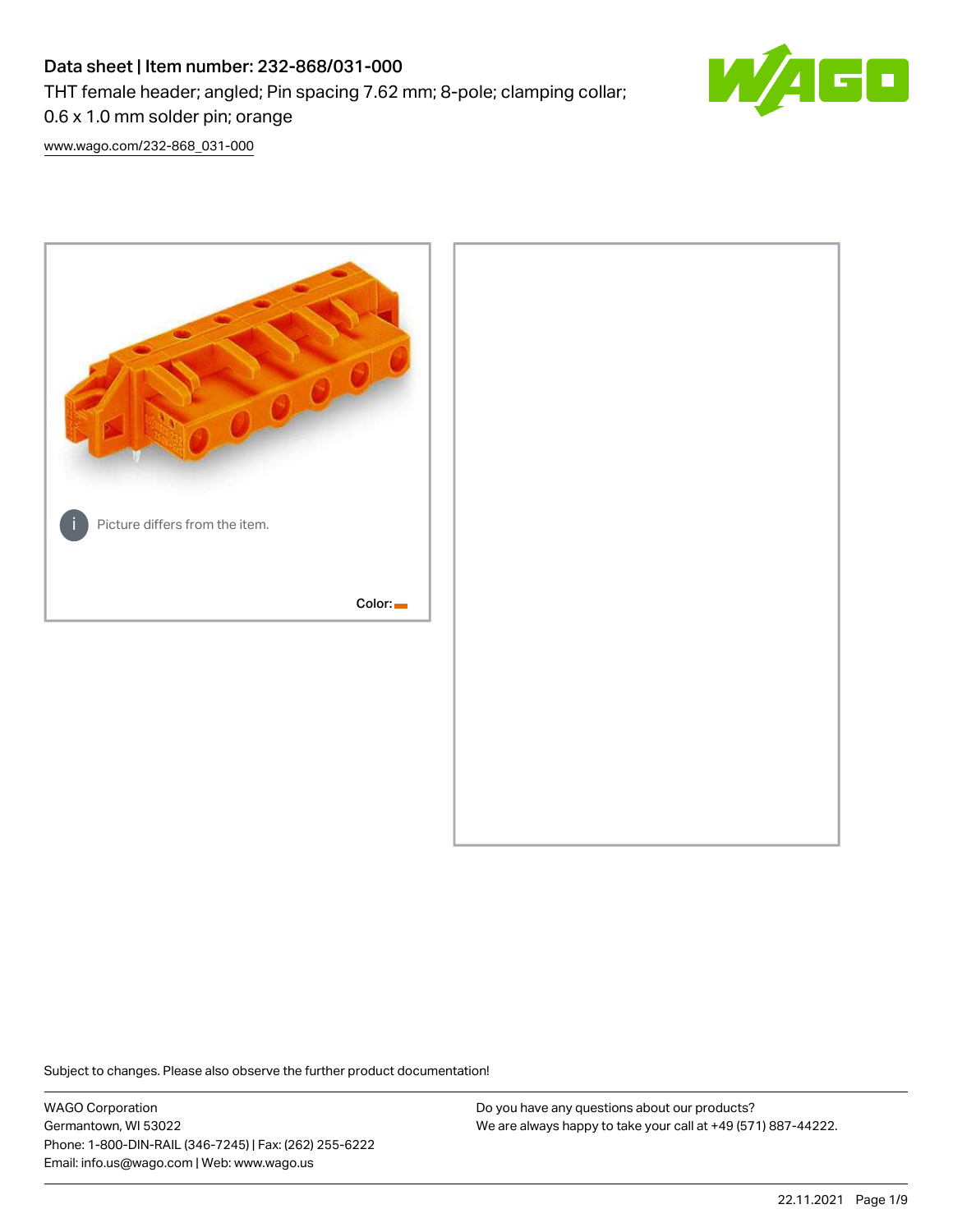



 $L =$  (pole no.  $-1$ ) x pin spacing  $+5.08$  mm

 $L_1 = L + 3$  mm

 $L_2 = L + 8.8$  mm

 $L_3 = L + 14.8$  mm

2- to 3-pole female connectors – one latch only

# Item description

**Horizontal or vertical PCB mounting via straight or angled solder pins** 

Subject to changes. Please also observe the further product documentation! For board-to-board and board-to-wire connections

WAGO Corporation Germantown, WI 53022 Phone: 1-800-DIN-RAIL (346-7245) | Fax: (262) 255-6222 Email: info.us@wago.com | Web: www.wago.us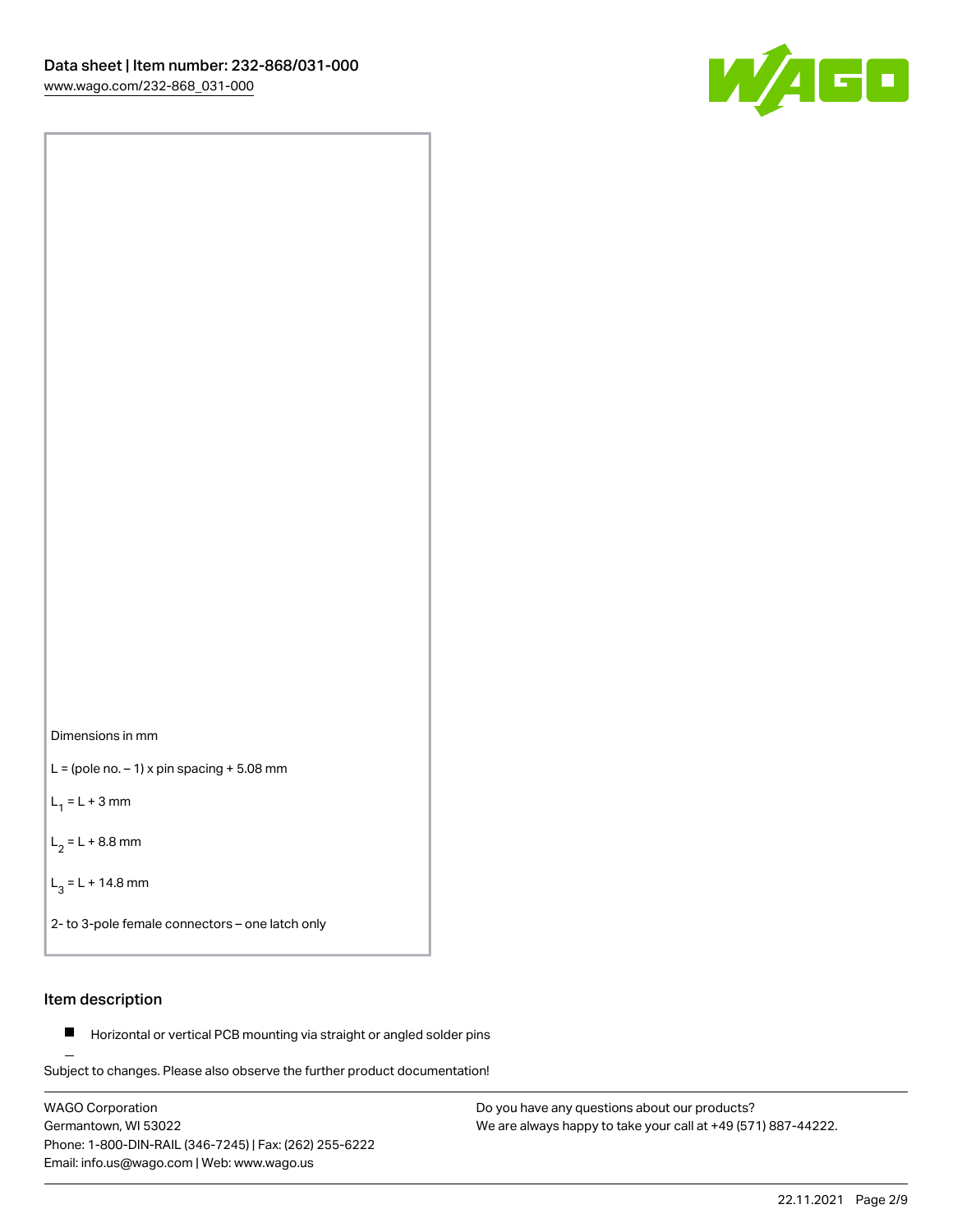

- For board-to-board and board-to-wire connections
- $\blacksquare$ Touch-proof PCB outputs
- $\blacksquare$ Easy-to-identify PCB inputs and outputs
- $\blacksquare$ With coding fingers

# Data **Notes**

| Safety information 1 | The <i>MCS – MULTI CONNECTION SYSTEM</i> includes connectors<br>without breaking capacity in accordance with DIN EN 61984. When<br>used as intended, these connectors must not be connected<br>/disconnected when live or under load. The circuit design should<br>ensure header pins, which can be touched, are not live when<br>unmated. |
|----------------------|--------------------------------------------------------------------------------------------------------------------------------------------------------------------------------------------------------------------------------------------------------------------------------------------------------------------------------------------|
| Variants:            | Other pole numbers<br>3.8 mm pin projection for male headers with straight solder pins<br>Gold-plated or partially gold-plated contact surfaces<br>Other versions (or variants) can be requested from WAGO Sales or<br>configured at https://configurator.wago.com/                                                                        |

# Electrical data

## IEC Approvals

| Ratings per                 | IEC/EN 60664-1                                                        |
|-----------------------------|-----------------------------------------------------------------------|
| Rated voltage (III / 3)     | 500 V                                                                 |
| Rated surge voltage (III/3) | 6 <sub>kV</sub>                                                       |
| Rated voltage (III/2)       | 630 V                                                                 |
| Rated surge voltage (III/2) | 6 <sub>kV</sub>                                                       |
| Nominal voltage (II/2)      | 1000 V                                                                |
| Rated surge voltage (II/2)  | 6 <sub>kV</sub>                                                       |
| Rated current               | 12A                                                                   |
| Legend (ratings)            | $(III / 2)$ $\triangle$ Overvoltage category III / Pollution degree 2 |

## UL Approvals

| Approvals per                  | UL 1059 |
|--------------------------------|---------|
| Rated voltage UL (Use Group B) | 300 V   |
| Rated current UL (Use Group B) | 15 A    |
| Rated voltage UL (Use Group D) | 300 V   |
| Rated current UL (Use Group D) | 10 A    |

Subject to changes. Please also observe the further product documentation!

| <b>WAGO Corporation</b>                                | Do you have any questions about our products?                 |
|--------------------------------------------------------|---------------------------------------------------------------|
| Germantown, WI 53022                                   | We are always happy to take your call at +49 (571) 887-44222. |
| Phone: 1-800-DIN-RAIL (346-7245)   Fax: (262) 255-6222 |                                                               |
| Email: info.us@wago.com   Web: www.wago.us             |                                                               |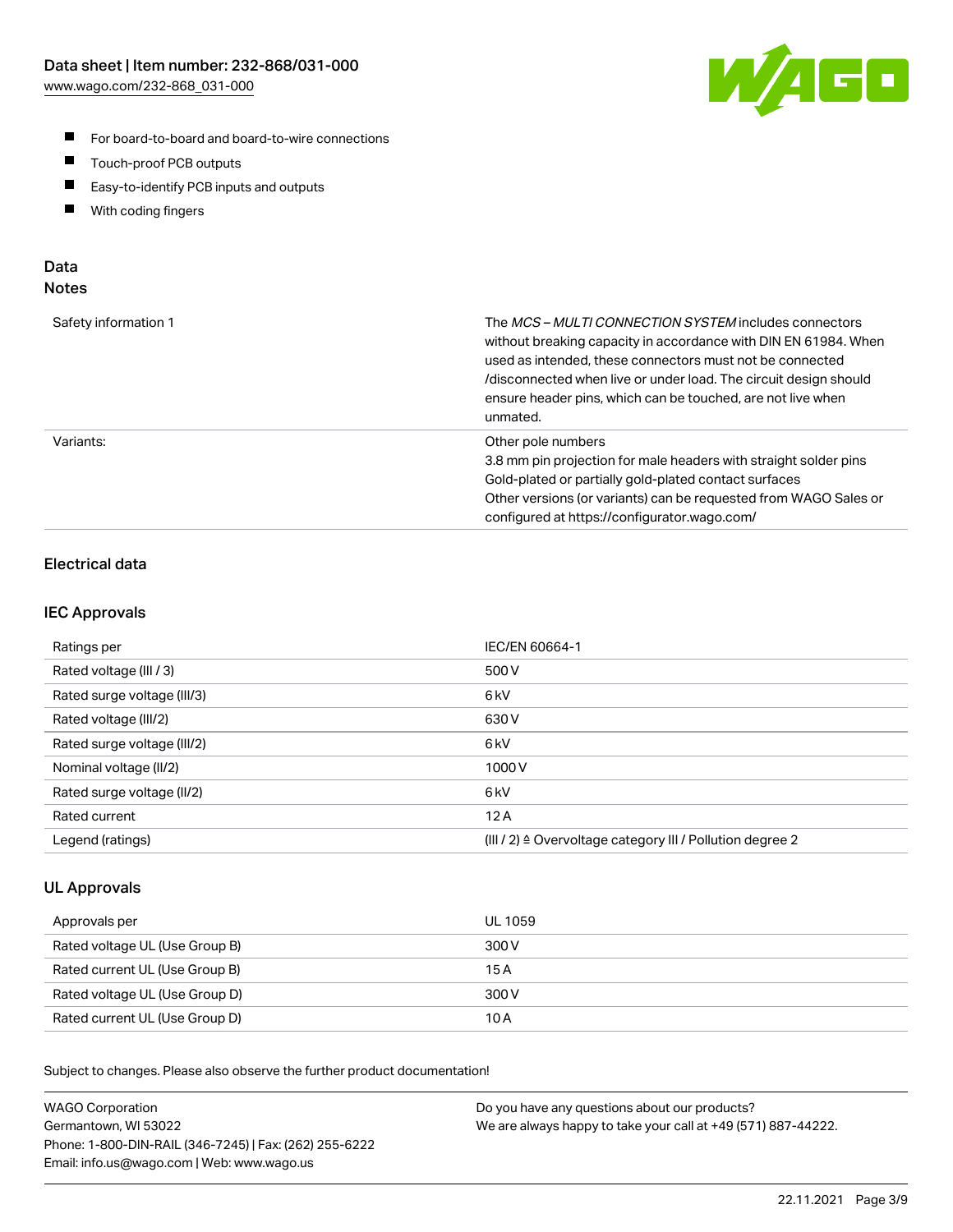

# Ratings per UL

| Rated voltage UL 1977  | coo 1 |
|------------------------|-------|
| <b>Rate</b><br>III 197 | ັ     |

# CSA Approvals

| Approvals per                   | CSA   |
|---------------------------------|-------|
| Rated voltage CSA (Use Group B) | 300 V |
| Rated current CSA (Use Group B) | 15 A  |
| Rated voltage CSA (Use Group D) | 300 V |
| Rated current CSA (Use Group D) | 10 A  |

### Connection data

| Total number of potentials |  |
|----------------------------|--|
| Number of connection types |  |
| Number of levels           |  |

### Connection 1

| Number of poles |  |
|-----------------|--|
|                 |  |

# Physical data

| Pin spacing                          | 7.62 mm / 0.3 inch    |
|--------------------------------------|-----------------------|
| Width                                | 73.22 mm / 2.883 inch |
| Height                               | 16.6 mm / 0.654 inch  |
| Height from the surface              | 11.6 mm / 0.457 inch  |
| Depth                                | 18.25 mm / 0.719 inch |
| Solder pin length                    | 5 <sub>mm</sub>       |
| Solder pin dimensions                | $0.6 \times 1$ mm     |
| Drilled hole diameter with tolerance | $1.3$ $(+0.1)$ mm     |

# Mechanical data

| Mounting type | Mounting flange                         |
|---------------|-----------------------------------------|
| Mounting type | Feed-through mounting<br>Panel mounting |

Subject to changes. Please also observe the further product documentation!

| <b>WAGO Corporation</b>                                | Do you have any questions about our products?                 |
|--------------------------------------------------------|---------------------------------------------------------------|
| Germantown, WI 53022                                   | We are always happy to take your call at +49 (571) 887-44222. |
| Phone: 1-800-DIN-RAIL (346-7245)   Fax: (262) 255-6222 |                                                               |
| Email: info.us@wago.com   Web: www.wago.us             |                                                               |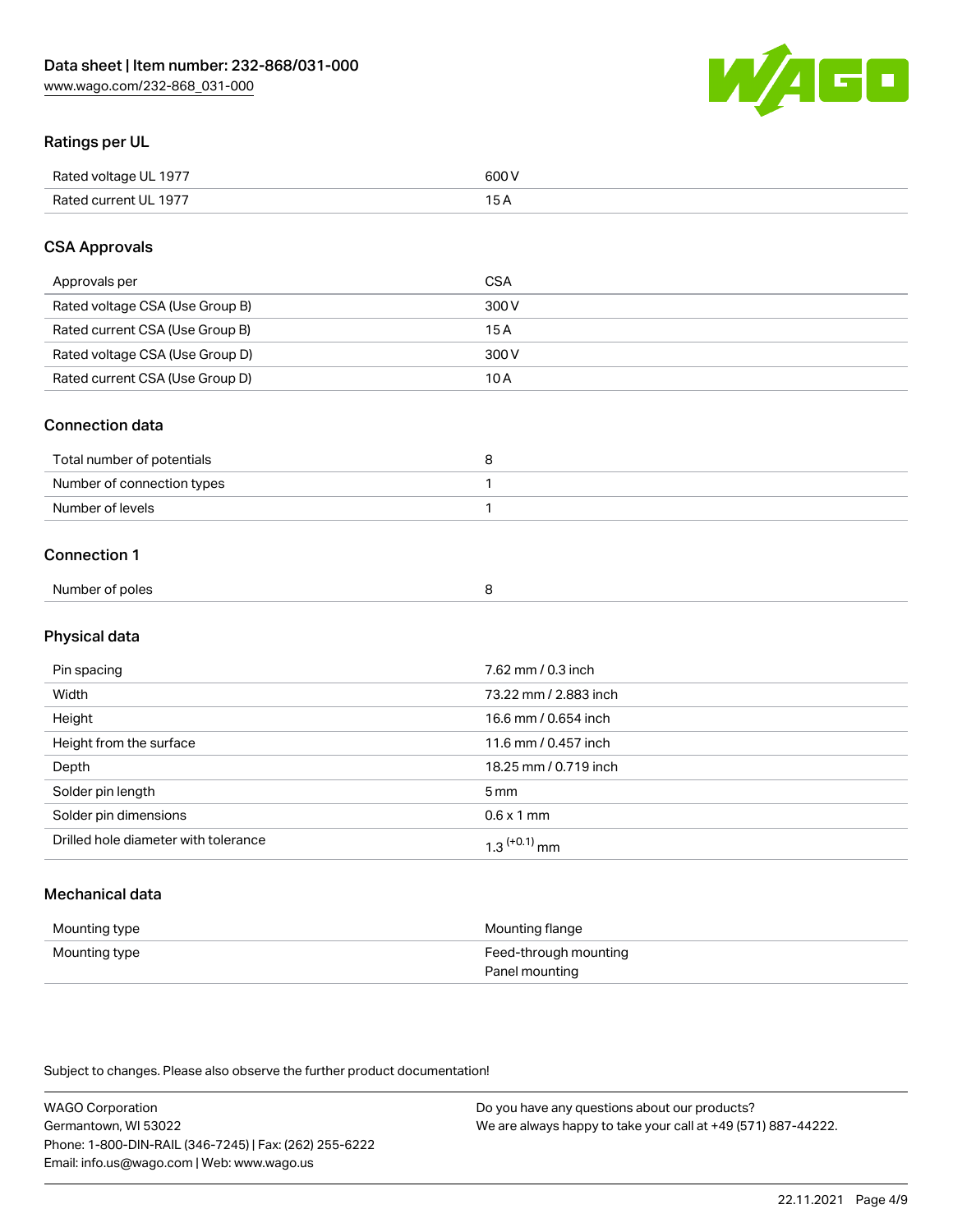

# Plug-in connection

| Contact type (pluggable connector) | Female header |
|------------------------------------|---------------|
| Connector (connection type)        | for PCB       |
| Mismating protection               | No            |
| Mating direction to the PCB        | 0°            |
| Locking of plug-in connection      | Without       |

# PCB contact

| <b>PCB Contact</b>                  | THT                                        |
|-------------------------------------|--------------------------------------------|
| Solder pin arrangement              | over the entire female connector (in-line) |
| Number of solder pins per potential |                                            |

#### Material data

| Color                       | orange           |
|-----------------------------|------------------|
| Material group              |                  |
| Insulation material         | Polyamide (PA66) |
| Flammability class per UL94 | V <sub>0</sub>   |
| Contact material            | Copper alloy     |
|                             |                  |
| Contact plating             | tin-plated       |
| Fire load                   | $0.188$ MJ       |

### Environmental requirements

| Limit temperature range | +85 °C<br>-60 |
|-------------------------|---------------|
|-------------------------|---------------|

# Commercial data

| Product Group         | 3 (Multi Conn. System) |
|-----------------------|------------------------|
| PU (SPU)              | 25 Stück               |
| Packaging type        | box                    |
| Country of origin     | DE                     |
| <b>GTIN</b>           | 4017332538589          |
| Customs tariff number | 85366990990            |

# Approvals / Certificates

#### Ship Approvals

Subject to changes. Please also observe the further product documentation!

| <b>WAGO Corporation</b>                                | Do you have any questions about our products?                 |
|--------------------------------------------------------|---------------------------------------------------------------|
| Germantown, WI 53022                                   | We are always happy to take your call at +49 (571) 887-44222. |
| Phone: 1-800-DIN-RAIL (346-7245)   Fax: (262) 255-6222 |                                                               |
| Email: info.us@wago.com   Web: www.wago.us             |                                                               |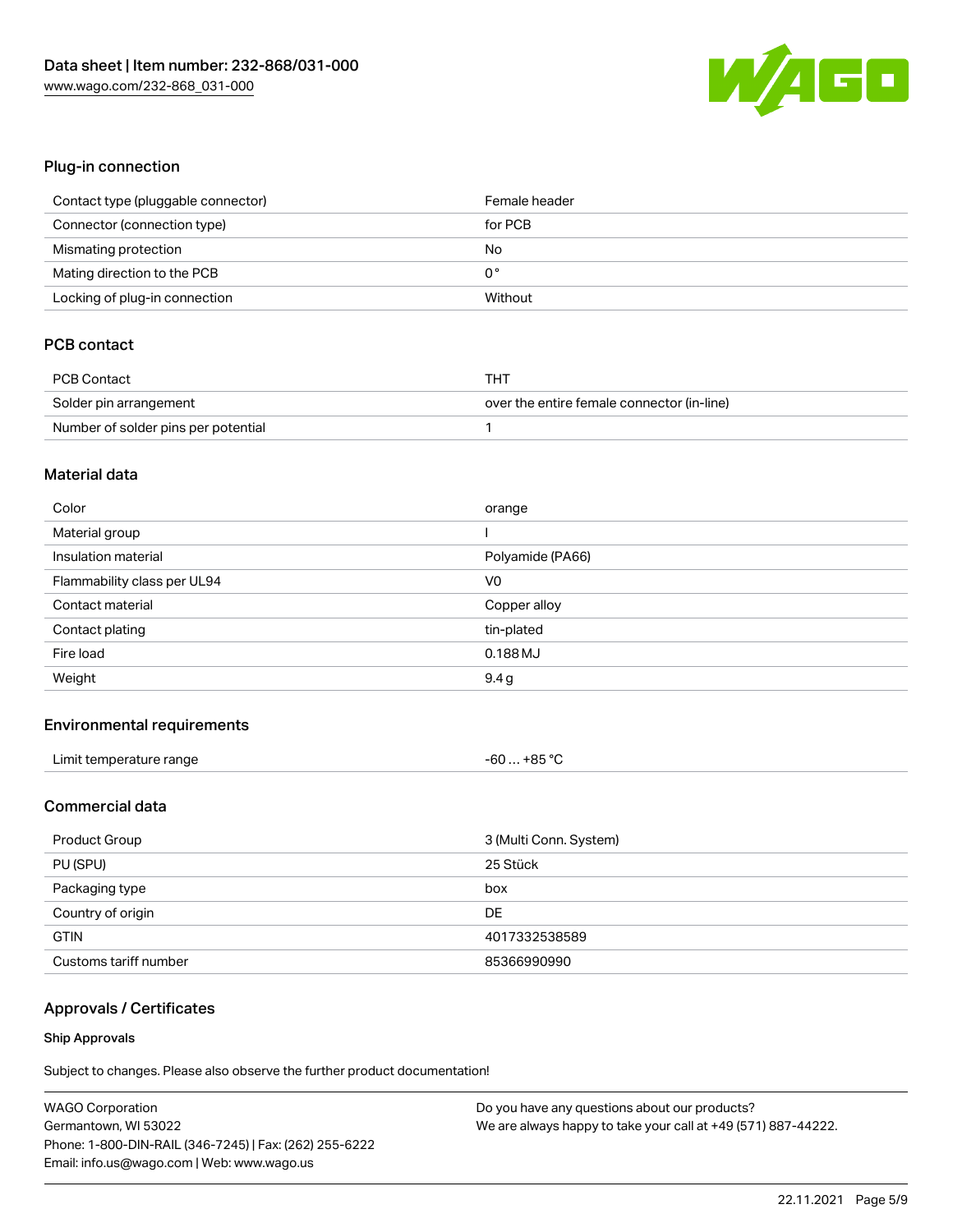

Cortificate

Logo Approval Approval Additional Approval Text **Certificate** name ABS American Bureau of Shipping - 19-HG15869876- PDA DNV GL Det Norske Veritas, Germanischer Lloyd - TAE000016Z

## UL-Approvals

|                            |                                             |                                 | <b>Celullcate</b> |
|----------------------------|---------------------------------------------|---------------------------------|-------------------|
| Logo                       | Approval                                    | <b>Additional Approval Text</b> | name              |
|                            | UR                                          | <b>UL 1977</b>                  | E45171            |
| $\boldsymbol{\mathcal{P}}$ | Underwriters Laboratories Inc.              |                                 |                   |
| P.                         | <b>UR</b><br>Underwriters Laboratories Inc. | <b>UL 1059</b>                  | E45172            |

# **Counterpart**



### Optional accessories

### Testing accessories

Testing accessories



Item no.: 210-136 ntem no.: 210 100<br>Test plug; 2 mm Ø; with 500 mm cable [www.wago.com/210-136](http://www.wago.com/210-136)

Item no.: 231-662

Test plugs for female connectors; for 7.5 mm and 7.62 mm pin spacing; 2,50 mm²; light gray [www.wago.com/231-662](http://www.wago.com/231-662)

**Mounting** 

Mounting accessories



Item no.: 209-147 Next Trefficient Control 2001 147<br>Self-tapping screw [www.wago.com/209-147](http://www.wago.com/209-147)

Subject to changes. Please also observe the further product documentation!

WAGO Corporation Germantown, WI 53022 Phone: 1-800-DIN-RAIL (346-7245) | Fax: (262) 255-6222 Email: info.us@wago.com | Web: www.wago.us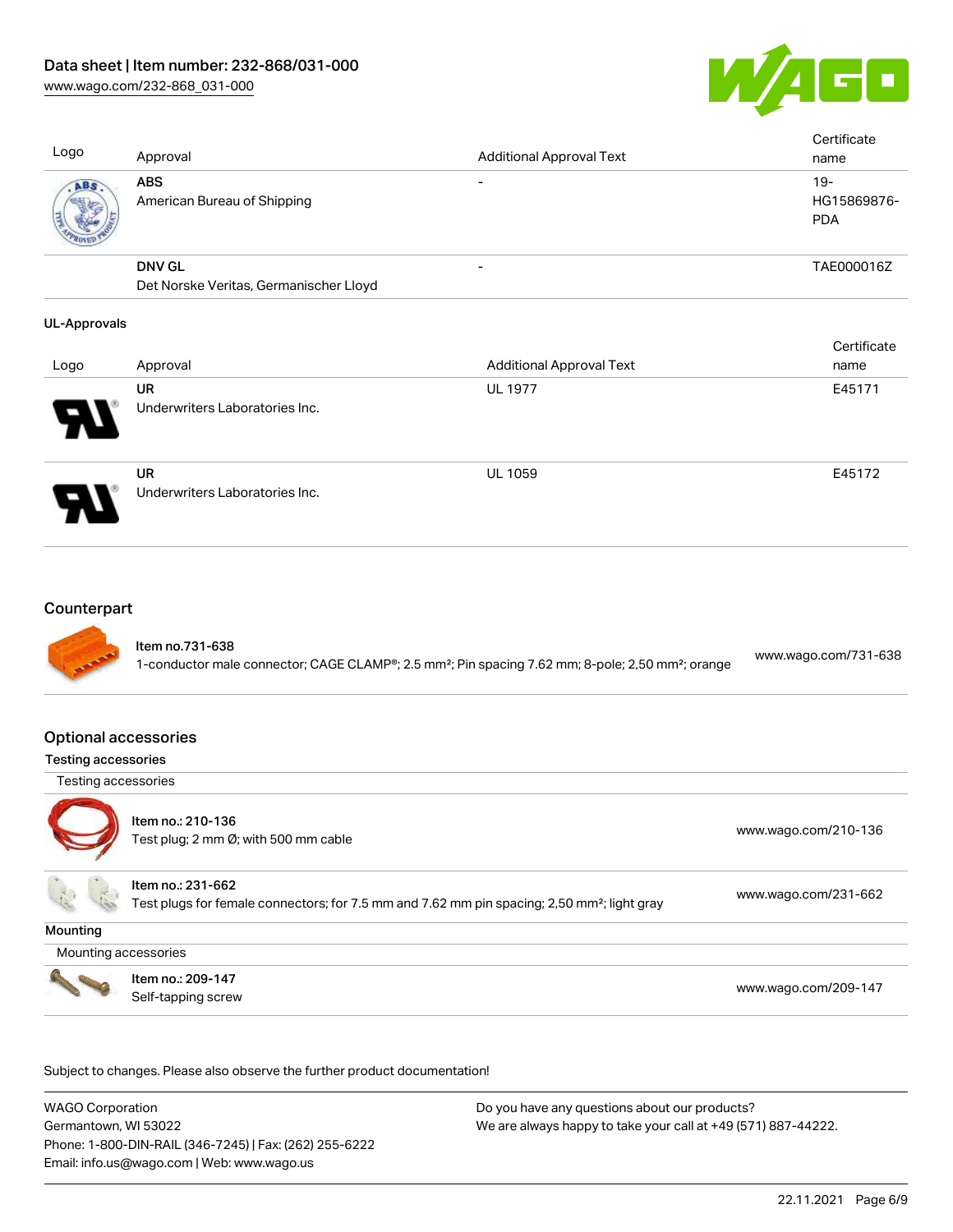

[www.wago.com/231-194](http://www.wago.com/231-194)

| Ito<br>$S_6$ |
|--------------|
| Ito          |

elf-tapping screw; B 2.2x13, fixing hole 1.8 mm  $\varnothing$ 

| ltem no.: 231-195<br>Screw with nut; M2x12; for fixing element | www.wago.com/231-195 |
|----------------------------------------------------------------|----------------------|
| Item no.: 231-295<br>Screw with nut                            | www.wago.com/231-295 |

# Downloads **Documentation**

| <b>Additional Information</b> |  |
|-------------------------------|--|
|-------------------------------|--|

| Technical explanations                                                                                                                                                 | 2019 Apr 3 | pdf<br>2.0 MB | Download |
|------------------------------------------------------------------------------------------------------------------------------------------------------------------------|------------|---------------|----------|
| <b>CAD files</b>                                                                                                                                                       |            |               |          |
| <b>CAE</b> data                                                                                                                                                        |            |               |          |
| EPLAN Data Portal 232-868/031-000                                                                                                                                      |            | <b>URL</b>    | Download |
| EPLAN Data Portal 232-868/031-000                                                                                                                                      |            | <b>URL</b>    | Download |
| <b>PCB Design</b>                                                                                                                                                      |            |               |          |
| Symbol and Footprint 232-868/031-000                                                                                                                                   |            | <b>URL</b>    | Download |
| CAx data for your PCB design, consisting of "schematic symbols and PCB footprints",<br>allow easy integration of the WAGO component into your development environment. |            |               |          |
| Supported formats:                                                                                                                                                     |            |               |          |
| Accel EDA 14 & 15<br>ш                                                                                                                                                 |            |               |          |
| ш<br>Altium 6 to current version                                                                                                                                       |            |               |          |
| ш<br>Cadence Allegro                                                                                                                                                   |            |               |          |

- **DesignSpark** П
- П Eagle Libraries
- $\blacksquare$ KiCad
- $\blacksquare$ Mentor Graphics BoardStation
- $\blacksquare$ Mentor Graphics Design Architect
- $\blacksquare$ Mentor Graphics Design Expedition 99 and 2000
- $\blacksquare$ OrCAD 9.X PCB and Capture
- П PADS PowerPCB 3, 3.5, 4.X, and 5.X

Subject to changes. Please also observe the further product documentation!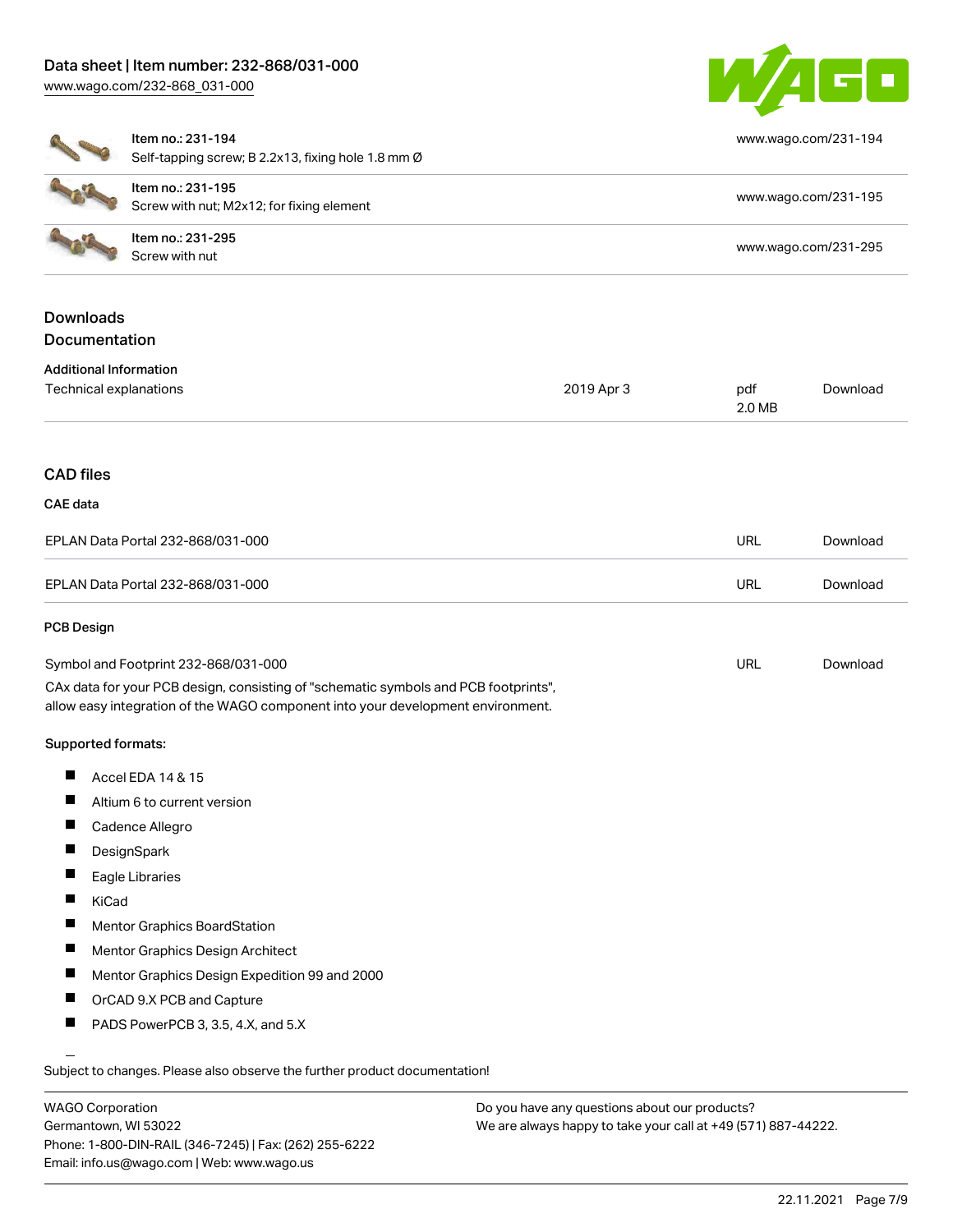

- **PADS PowerPCB and PowerLogic 3.0**
- $\blacksquare$ PCAD 2000, 2001, 2002, 2004, and 2006
- $\blacksquare$ Pulsonix 8.5 or newer
- $\blacksquare$ STL
- $\blacksquare$ 3D STEP
- $\blacksquare$ TARGET 3001!
- $\blacksquare$ View Logic ViewDraw
- $\blacksquare$ Quadcept
- $\blacksquare$ Zuken CadStar 3 and 4
- $\blacksquare$ Zuken CR-5000 and CR-8000

PCB Component Libraries (EDA), PCB CAD Library Ultra Librarian

### Environmental Product Compliance

#### Compliance Search

| Environmental Product Compliance 232-868/031-000                                   | URL | Download |
|------------------------------------------------------------------------------------|-----|----------|
| THT female header; angled; Pin spacing 7.62 mm; 8-pole; clamping collar; 0.6 x 1.0 |     |          |
| mm solder pin; orange                                                              |     |          |

#### Installation Notes

#### Application

The innovative flange design provides standard panel mounting options or various through-panel mounting configurations. Depending on the type of application and flange, female headers can be used either for through-panel or flush mounted applications.

Subject to changes. Please also observe the further product documentation! Product family

WAGO Corporation Germantown, WI 53022 Phone: 1-800-DIN-RAIL (346-7245) | Fax: (262) 255-6222 Email: info.us@wago.com | Web: www.wago.us